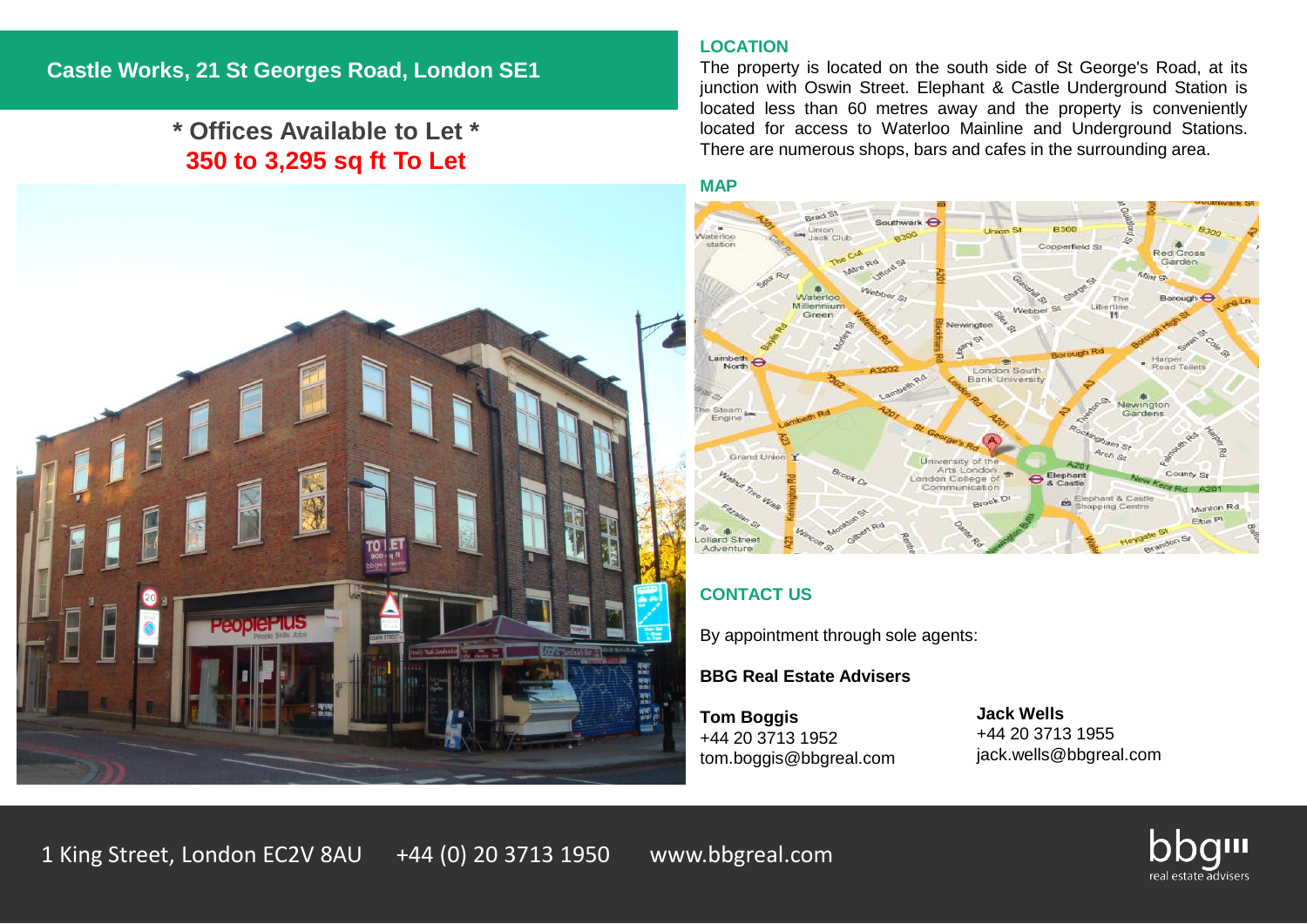#### **DESCRIPTION**

The available accommodation comprises mezzanine and first floor of this multi-let office building. The 1<sup>st</sup> floor is a media style unit with exposed brickwork, while both floors benefit from a wooden parquet flooring, central heating and each have a kitchenette in situ.

# **AVAILABILITY**

| <b>Floor</b> | $ $ Sq Ft $ $ | Sq M  |
|--------------|---------------|-------|
| <b>Mezz</b>  | 350           | 32.5  |
| 1st          | 2,945         | 273.6 |
| <b>TOTAL</b> | 3,295         | 306.1 |

# **AMENITIES**

**EPC:** Full EPC available on request

- Wooden parquet flooring
- Exposed brick
- New LED light fittings
- Suspended ceilings
- Newly fitted kitchen
- Central heating
- Perimeter trunking
- **Excellent natural light**
- **Bike storage**

#### **TERMS**

A new lease is available direct from the landlord to be contracted out of the provisions of the Landlord and Tenant Act 1954 (Part II) as amended.

| <b>RENT:</b>  | On application              |  |  |
|---------------|-----------------------------|--|--|
| <b>RATES:</b> | £7.91 per sq ft (estimated) |  |  |

**S/CHARGE:** TBC, guiding £3.50 per sq ft

### **FLOORPLAN - Mezz**



ST. GEORGE'S ROAD

**FLOORPLAN – 1st**



ELLIOTT' S ROW



**OSWIN STREET** 

\*Indicative plan. Not to scale

**44 (0) 20 3713 1950** Misrepresentation Act: These particulars are intended to give a fair description of the property and any intending lessees/purchasers must satisfy themselves as to their accuracy. They do not form par or signing a business tenancy agreement. The code is available through the institutions and trade associations or on www.commercialleasecode.co.uk